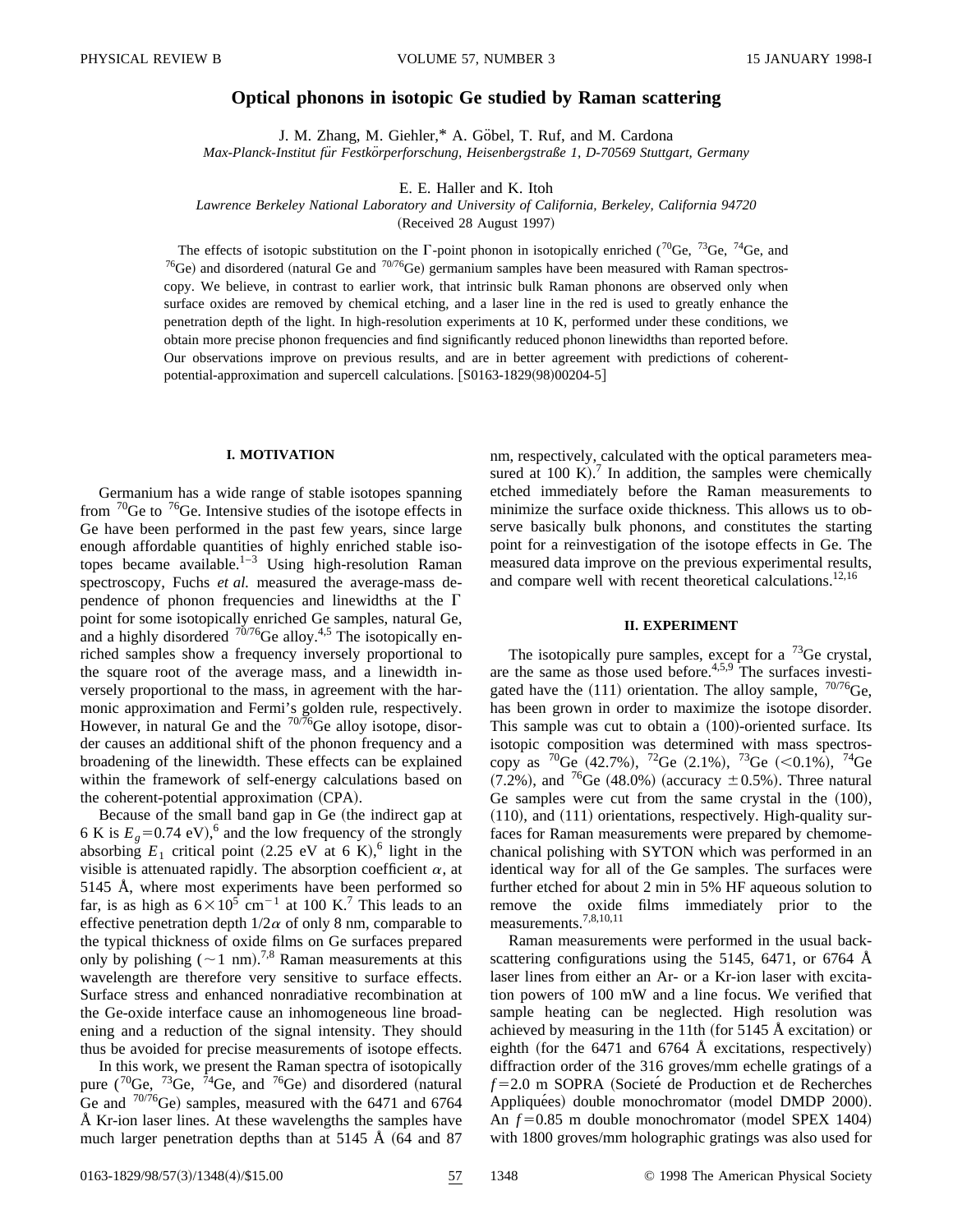

the measurements. With very narrow slit widths and long integration times the required high resolution can also be achieved on this instrument. The scattered light was detected by single-photon counting. A nearby emission line from a neon lamp was always measured together with the Raman peaks from the Ge samples in order to obtain a precise calibration of the frequency scale. The phonon lines were measured several times for each sample.

#### **III. RESULTS AND DISCUSSION**

Figure 1 shows the Raman spectra of the isotopically pure and disordered Ge samples at 10 K, measured with an excitation of 6471 Å. The spectra are normalized in intensity, and constant backgrounds were subtracted for the sake of comparison. The dotted lines represent experimental data, while the solid lines are fits with Voigt profiles which correspond to the convolution of a Lorentzian phonon peak with the Gaussian instrumental profile.<sup>11</sup> A fixed width of  $0.43$  $cm^{-1}$  full width at half maximum, used for the Gaussian component in these fits, was obtained by measuring the spectrum of the laser line under identical conditions as the phonon peaks. In contrast to the case of the  $2.41 \text{ eV}$  excitation,<sup>4</sup> spectra of the isotopically pure samples ( ${}^{70}$ Ge,  ${}^{73}$ Ge,  ${}^{74}$ Ge, and  ${}^{76}$ Ge) can be well fitted by Voigt line shapes without obvious low-energy tails. The tails persist, however, in the two disordered samples, as indicated by the arrows in Fig. 1.

Two processes are responsible for asymmetric Raman line shapes in  $Ge^{4,12}$  (i) isotopic disorder contributions to the frequency-dependent self-energy; and (ii) absorption of laser light which occurs even in isotopically pure samples. In addition to an asymmetric broadening of the Raman line, isotope disorder also leads to pronounced tails reflecting the phonon density of states  $10-20$  cm<sup>-1</sup> below the  $\Gamma$ -point phonon frequency.<sup>5</sup> Strong absorption of the laser light leads to a corresponding spread in the wave vector **q**. As a result  $({\bf q}\neq 0)$  phonons on the lower-frequency side of the  $\Gamma$ -point phonon can be observed. When the samples are excited with the 5145 Å laser line, the second process makes the dominant contribution to the low-energy tail because of the very strong absorption. This can be seen in the spectra of natural Ge samples with different orientations shown in Fig.  $2(a)$ . For the polarization chosen, only LO  $(\Gamma X)$ , TO  $(\Gamma L)$ , and TO  $(\Gamma-K)$  phonons are observed in the  $(100)$ -,  $(111)$ -, and  $(110)$ -oriented samples, respectively.<sup>13</sup> The curvature of the phonon dispersion around the  $\Gamma$  point increases when going from LO  $(\Gamma \text{-} X)$  to TO  $(\Gamma \text{-} L)$ , and further to TO  $(\Gamma \text{-} K)$ .<sup>14</sup> This explains the significant enhancement of the asymmetry in the spectra of Fig.  $2(a)$  from the bottom to the top. The

FIG. 1. High-resolution Raman spectra of isotopically enriched and disordered Ge (as marked in the figure). The spectra were taken at  $10$  K with 6471 Å excitation. Arrows point to the lowenergy shoulders in the spectra of natural Ge and 70/76Ge alloy samples.

asymmetry almost vanishes when the spectra are measured with the red laser lines. As shown in Fig.  $2(b)$ , much weaker low-energy shoulders with similar intensities for all three directions are then found in this series of natural Ge samples. The reduction of the absorption coefficient by almost one order of magnitude when the samples are excited with the red laser lines (6471 Å:  $\alpha = 7.8 \times 10^4$  cm<sup>-1</sup>; 6764 Å:  $\alpha$  $=5.8\times10^{4}$  cm<sup>-1</sup>) results in a much slower spatial decay of the incident laser light. From the phenomenological onedimensional model, $4$  the half-width of the wave-vector spread due to the attenuation of light, which is equal to the absorption coefficient  $\alpha$ , thus decreases from 0.54% at 5145 Å, to 0.07% and 0.05% of the length of Brillouin zone  $(2\pi/a)$  at 6471 and 6764 Å, respectively. As a result, much fewer  $({\bf q}\neq 0)$  phonons contribute to the Raman spectrum. The absorption-induced line-shape asymmetry vanishes, while almost only the isotopic-disorder-induced low-energy shoulder persists. In addition, we have found small but systematic differences of the phonon linewidths in natural Ge samples with different orientations. Measurements with the 6471 Å laser line as in Fig. 2(b) yield  $\Gamma$ =0.66(2), 0.63(2), and  $0.64(2)$  cm<sup>-1</sup> for  $(100)$ -,  $(110)$ -, and  $(111)$ -oriented natural Ge. These differences in linewidth, although marginal, seem to be real. They are not yet fully understood. Significant differences in phonon line shapes for the various scattering surfaces were reported in Ref. 15. However, they only occur above the  $E_1$  gap ( $\approx$  2.2 eV), i.e., in the presence of strong absorption. It is therefore unlikely that the proposed origin of these differences (a double resonance at the  $E_1$  gap) (Ref.



FIG. 2. Raman spectra of natural Ge (dashed lines) with different orientations as indicated. The spectra were taken at 10 K with 5145 Å  $(a)$  and 6471 Å  $(b)$  excitations. The fits  $(solid lines)$  were performed only in the regions defined by the arrows.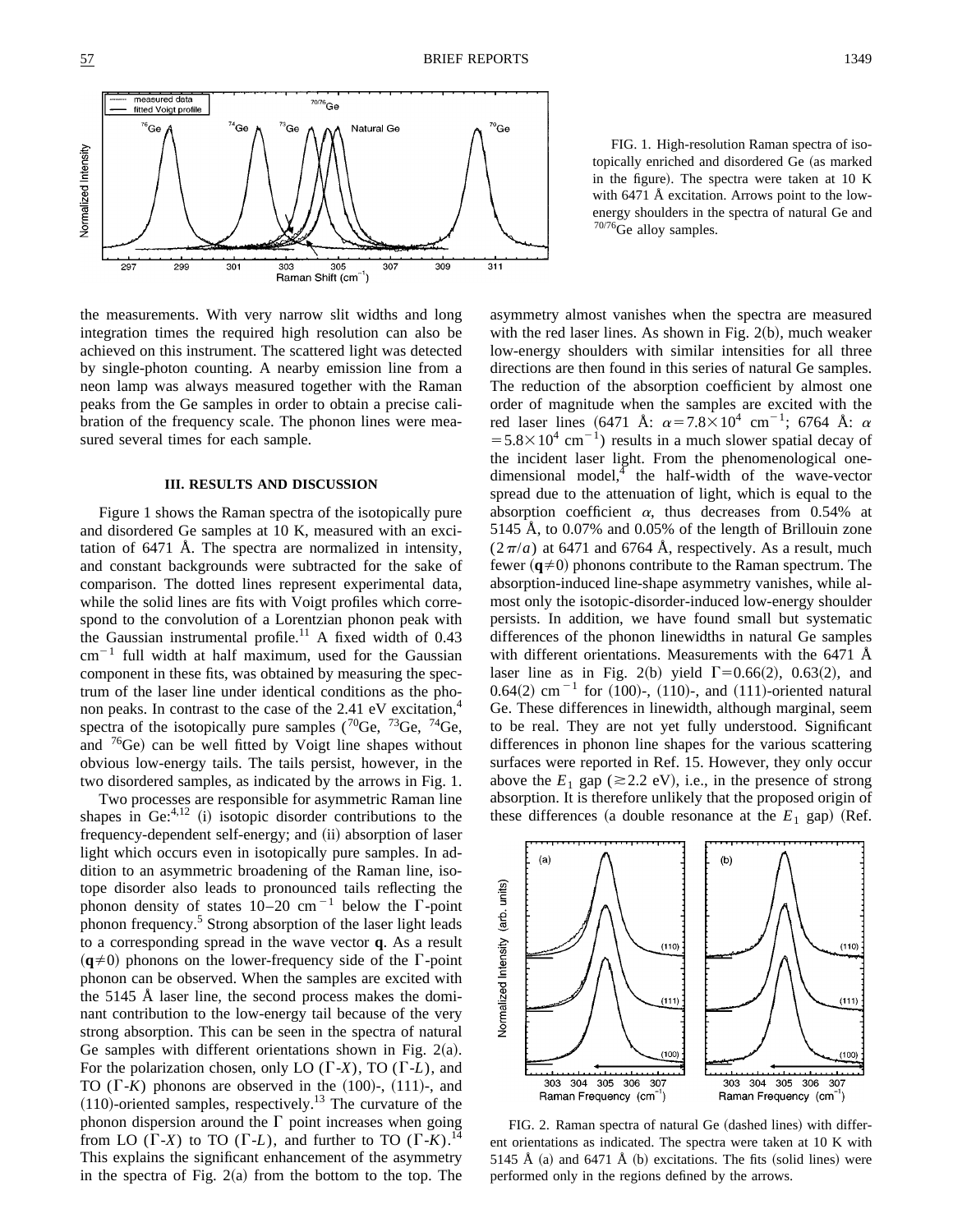

FIG. 3. Raman frequency as a function of the average mass, measured at 10 K, for isotopically enriched and disordered Ge samples. The solid line is a calculation with  $\omega = 2595.73/\sqrt{m}$  $cm^{-1}$ .

15) can explain the observations reported here. More work is needed to elucidate the differences in linewidth reported here, and their possible dependence on laser frequency.

Figure 3 shows the measured Raman frequency shifts of the Ge samples versus the average mass. For the isotopically pure Ge samples, the phonon frequencies follow an  $\omega$  $\sim 1/\sqrt{m}$  behavior, indicated by the solid line, within the experimental errors. This behavior is expected within the harmonic approximation.<sup>1,4</sup> Additional frequency shifts are observed for the natural and alloy samples which arise from their isotope mass disorder. This additional shift is 0.34  $\pm 0.04$  cm<sup>-1</sup> in natural Ge, and 1.06 $\pm 0.04$  cm<sup>-1</sup> in the  $70/76$ Ge alloy sample, which has nearly the maximum isotopic disorder possible with natural isotopes. Recent single-site CPA calculations, based on the density of states obtained within the harmonic approximation, predict that the disorderinduced frequency shift of the  $\Gamma$ -point optical phonon amounts to  $(0.4\pm0.1)$  cm<sup>-1</sup> for natural Ge, and  $(1.2\pm0.1)$  $cm^{-1}$  for the alloy sample, depending on the latticedynamical model used to obtain the phonon density of states.16 A 216-atom supercell lattice-dynamical simulation predicts these values to be  $(0.3\pm0.2)$  and  $(1.1\pm0.2)$  cm<sup>-1</sup>, respectively.<sup>16</sup> A simple estimate from second-order perturbation theory can also provide a reasonable prediction of these disorder-induced frequency shifts.<sup>12,17</sup> The disorderinduced frequency shift is given by

$$
\Delta \omega = g_2 \frac{\omega^3}{12} \int_0^\infty \frac{1}{\omega^2 - \omega_i^2} N_d(\omega_i) d\omega_i, \tag{1}
$$

where the phonon density of states (the measured data<sup>18</sup> are chosen here) are normalized through  $\int_0^\infty N_d(\omega_i) d\omega_i = 6$ . The mass-fluctuation parameter  $g_2$  is given by

$$
g_2 = \sum_i x_i \left( 1 - \frac{m_i}{\overline{m}} \right)^2, \tag{2}
$$



FIG. 4. Intrinsic phonon linewidth of isotopic Ge vs the average mass, measured at 10 K, with an excitation of 6471 Å. The *ab initio* linewidth reported in Ref. 20 for isotopically pure Ge with *m*  $=72.6$  is indicated by the circle.

where  $x_i$  is the fraction of isotope *i*,  $m_i$  its mass, and  $\overline{m}$  the average mass. This equation yields  $g_2 = 5.87 \times 10^{-4}$  for natural Ge and  $g_2 = 1.53 \times 10^{-3}$  for the alloy, respectively. Using Eq.  $(1)$  we obtain a disorder-induced frequency shift of 0.41 cm<sup> $-1$ </sup> for the natural sample, and 1.07 cm<sup> $-1$ </sup> for the <sup>70/76</sup>Ge alloy sample, respectively.

The experimental values of our reinvestigated phonon frequencies and linewidths are more precise than the previous ones, and in better agreement with the calculations. The disorder-induced frequency shift had been reported to be 0.74 cm<sup> $-1$ </sup> for natural Ge and 0.98 cm<sup> $-1$ </sup> for the <sup>70/76</sup>Ge alloy.<sup>4,9,19</sup> The value in the natural sample evidently deviates from the predictions, since the additional frequency shift should be proportional to the mass-fluctuation parameter  $g_2$ . Thus the disorder-induced frequency shift is expected to be larger by a factor of about 2.6 in the alloy than in natural Ge. This is observed in the experiments reported here, and also predicted by the full CPA and supercell calculations.<sup>10</sup>

The phonon linewidths measured with red laser lines are significantly smaller than the ones obtained with 5145 Å, both in the present work and in previous reports. $4 \text{ In } (111)$ oriented natural Ge we find a full width at half maximum (FWHM) of  $0.87 \pm 0.02$  cm<sup>-1</sup> when chemical polishing with SYTON is performed prior to the measurement and the 5145 Å laser line is chosen. This value decreases to 0.76  $\pm 0.02$  cm<sup>-1</sup> after chemical etching with HF, and further to  $0.66\pm0.02$  cm<sup>-1</sup> when the 6471 Å laser line is used. The last number is in excellent agreement with the *ab initio* prediction reported in Ref. 20, which gives a linewidth of 0.67  $cm^{-1}$  for isotopically pure Ge with  $m=72.6$ . This result confirms our hypothesis: because of the strong absorption in the visible, the measured phonon line shapes are strongly affected by surface oxide films, which have a thickness comparable to the penetration depth of the light, and by contributions from phonons with nonzero **q** vector near the Brillouin zone center. The present data are therefore much closer to the intrinsic phonon linewidth in bulk Ge, since the oxide films were removed and the penetration depth is much larger.